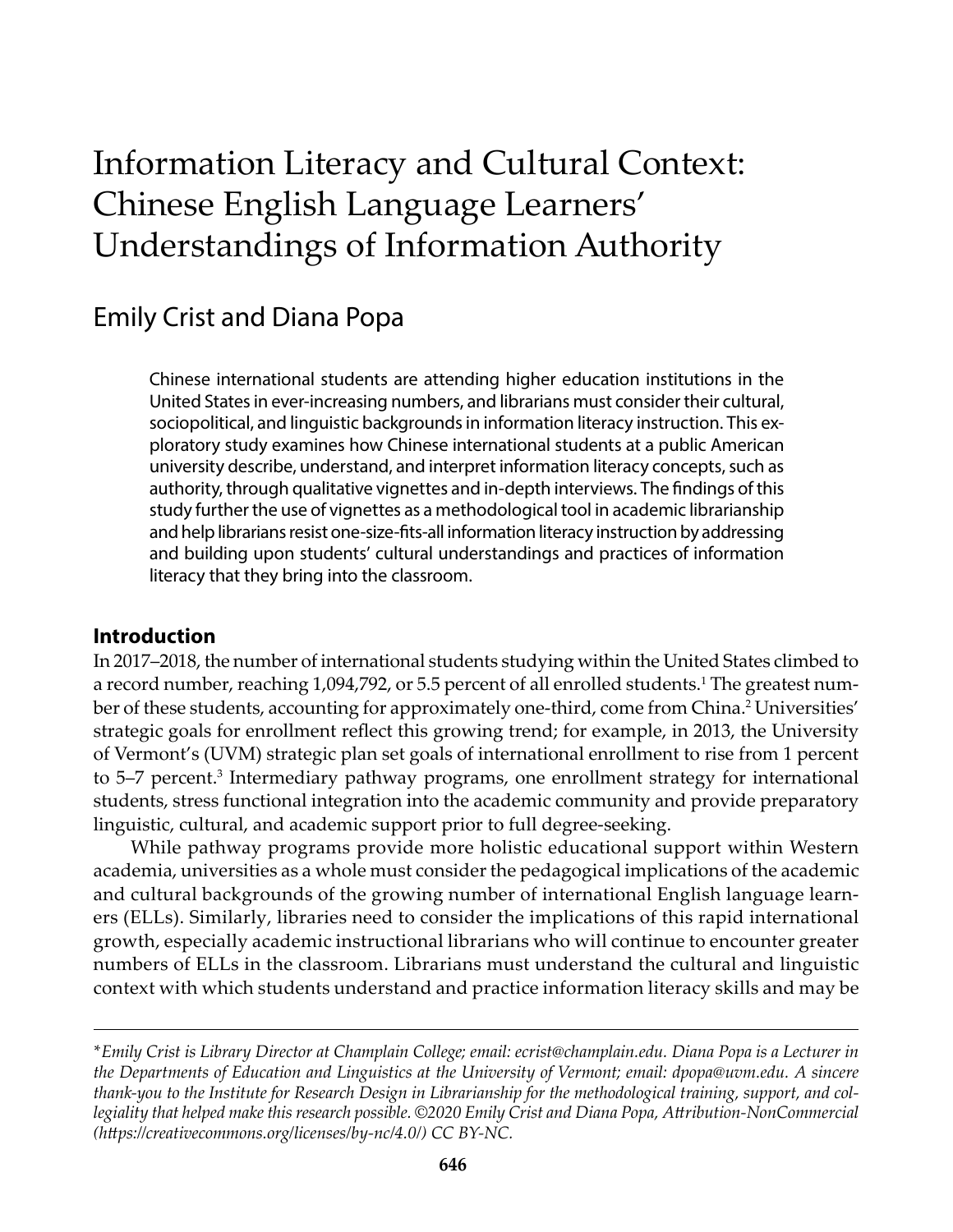disadvantaged when unprepared for engaging with students' different cultural understandings and experiences for navigating the information landscape within Western academia.

To inform the teaching of information literacy, librarians turn to professional documents, such as the Association of College & Research Libraries (ACRL)'s *Framework for Information Literacy for Higher Education (Framework)*, adopted in 2016.4 The document, detailing conceptual understandings essential to information literacy, contains knowledge practices implicitly based on a standard level of linguistic and cultural understanding. Contextualized in specific social, cultural, and political dimensions, the *Framework* concepts require greater unpacking to reveal how international ELL students understand and apply them. By addressing Chinese international students' understanding of the *Framework* concept "authority is constructed and contextual," this exploratory study informs information literacy instructional practices when working with culturally embedded concepts, such as authority.

#### **Literature Review**

Librarians increasingly view themselves as educators of information literacy,<sup>5</sup> an important skill for members of increasingly knowledge-based economies.<sup>6</sup> Definitions of information literacy advocate for it as a human right<sup>7</sup> and call for "deep information literacy,"<sup>8</sup> which acknowledges that information literacy is culturally situated within a specific sociopolitical context.<sup>9</sup> Elmborg criticizes the use of standards as universal models that may only be relevant for students whose "sociocultural identity merges seamlessly into this social system,"10 arguing that "libraries can no longer be seen as value-neutral cultural space"11 and that their "grammars of information are reflections of a particular worldview—Anglo, Western, Christian, and predominantly male."<sup>12</sup> Hicks argues that viewing information literacy as a situated activity means that "information literacy standards cannot be characterized as neutral," as they "have emerged through culturally and ideologically specific conceptions of information competence."13

Trends away from standards have led to additional ways of characterizing information integral to a discipline, such as Meyer and Land's threshold concepts.14 Differing from core concepts of a discipline, threshold concepts transform understanding, acting as portals to new ways of thinking required for progression within a subject, idea, or worldview. To teach information literacy in a meaningful way, librarians have turned to threshold concepts to prioritize instructional content.15 With a basis in threshold concepts, the *Framework* identifies six concepts core to the understanding of information literacy: 1) authority is constructed and contextual; 2) information creation as a process; 3) information has value; 4) research as inquiry; 5) scholarship as conversation; and 6) searching as strategic exploration. However, not enough research has examined the *Framework's* cultural basis upon a particular worldview and how the emerging number of students coming from different sociocultural backgrounds understand its concepts.

Although growing, the library and information science (LIS) literature on international students remains limited in quantity and lacking in original research.<sup>16</sup> A significant amount of this scholarship focuses on barriers to ELL library instruction. Of these, language is repeatedly cited as the greatest<sup>17</sup> and has been identified as majorly impacting information literacy experiences.<sup>18</sup> Shi argues that unequal cultural competence and limited linguistics of international students can disadvantage them in academic settings.<sup>19</sup> Additional barriers noted in the literature include vocabulary and comprehension,<sup>20</sup> plagiarism, reading, and understanding of academic materials.<sup>21</sup> Furthermore, students may come to this educational environment with radically different preconceived notions of the library.<sup>22</sup>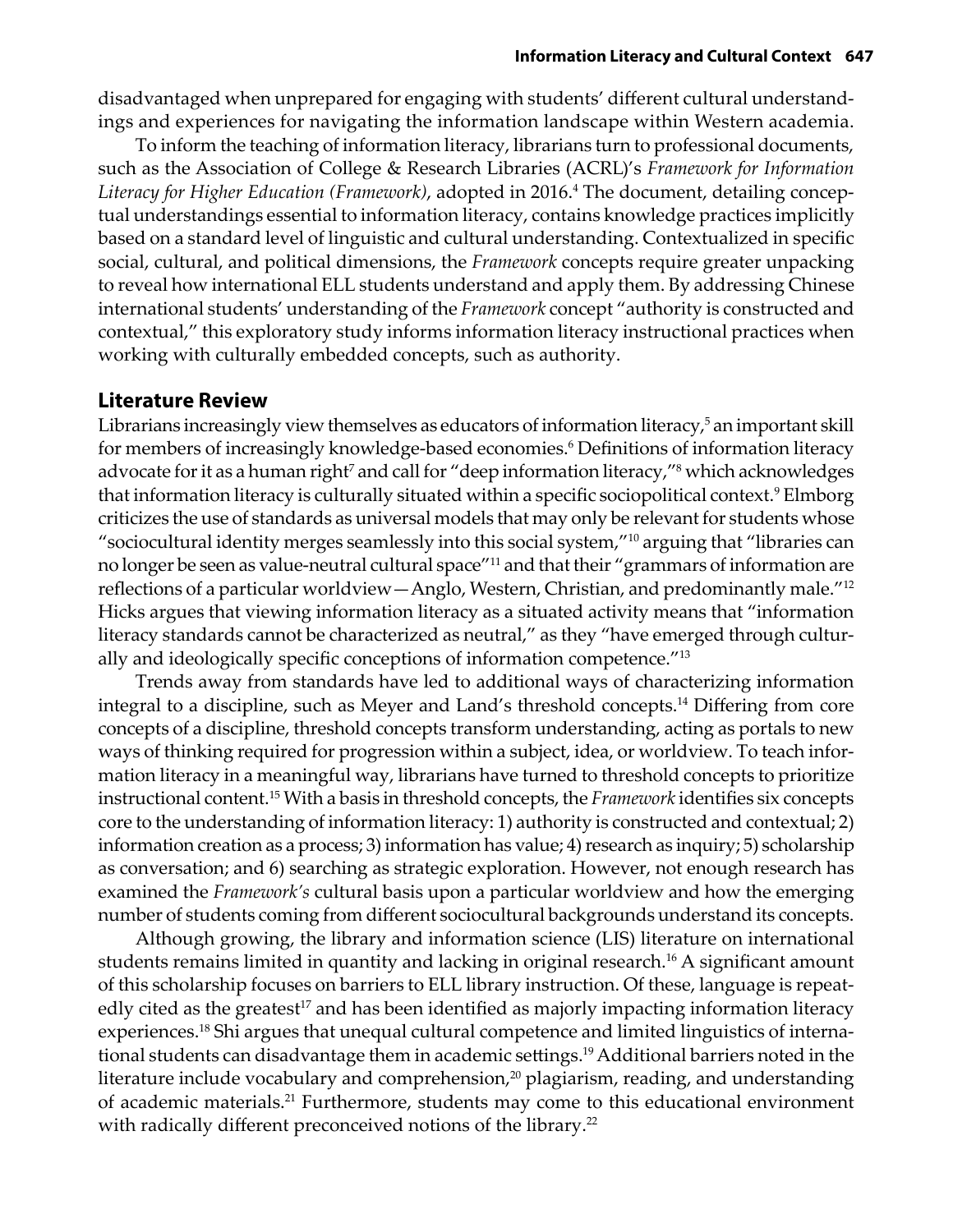Several studies have investigated the information-seeking behaviors of Chinese students. For example, Chen and Brown found that Chinese engineering graduate students preferred internet sources and electronic formats when conducting academic research.<sup>23</sup> Liu and Winn found that students lacked awareness of many library services and resources as well as a strong understanding of ethical information use, yet students did reflect confidence in their information searching.<sup>24</sup> However, similar characteristics may exist for students from a number of backgrounds, including American students. In a study comparing native Chinese-speaking engineering students' information literacy challenges to those of their native English-speaking classmates, Zhao and Mawhinney found that both groups faced challenges in information literacy skills, such as locating full text when searching, synthesizing information, creating outlines, and writing persuasively. They did, however, identify unique challenges facing Chinese-speaking students, such as knowledge of basic library services and resources, as well as reading, writing, evaluating, and citing information.25

Fundamentally different cultural understandings between Eastern students and Western educational systems may also exist. Ross and Chen discuss the impact of Chinese international students' sociocultural values in three commonly referenced areas of silence in the classroom, self-segregation with other Chinese students, and instrumentalism. Yet, they emphasize that academic institutions' practices and policies often reinforce these behaviors and advocate for greater understanding and recognition of students' educational beliefs, experiences, and challenges across campus.<sup>26</sup> Tang, Collier, and Will found that Chinese students perceived American institutions to be more rigorous, which simultaneously motivated them to study internationally while creating worry about succeeding academically. They also expected to encounter academic difficulties and identified significantly different classroom cultures as a hindrance to adjustment.<sup>27</sup> The study from Martin et al.<sup>28</sup> draws from Hofstede's<sup>29</sup> four dimensions of cultural differences affecting cross-cultural situations and identifies the most prevalent of these as individualism vs. collectivism and the degree of power distance, or the level of power inequality accepted within a society. In a study of international Chinese students' sense-making of information, Rodriguez found that students assessed authority of information based on an institution's reputation and rankings rather than content and quality, suggesting that assumptions regarding authority were informed by cultural understandings of information and organization of Chinese higher education.<sup>30</sup> Such cultural differences may profoundly affect the way Chinese students grapple with Western understandings of authority and its construction within information literacy.

Therefore, when designing curriculum, librarians need to understand student experiences with information, $31$  as well as their cultural backgrounds. $32$  However, to genuinely meet the educational needs of ELLs, librarians need to examine factors such as social context, learner characteristics, learning conditions, learning process, and learning outcomes.<sup>33</sup> Importantly, Hicks encourages librarians to step away from the "problem-deficit stance" focusing on barriers and disadvantages of international students that can lead to stereotypes surrounding their learning and cognition. $34$  In a survey investigating the experiences and needs of librarians serving international students, Ishimura and Bartlett found that librarians strongly recognized the importance of understanding students' cultural differences, yet in their own practice focused more on applying inclusive styles of communication and affective elements, demonstrating a need for greater access to information and training on working with cultural differences.<sup>35</sup>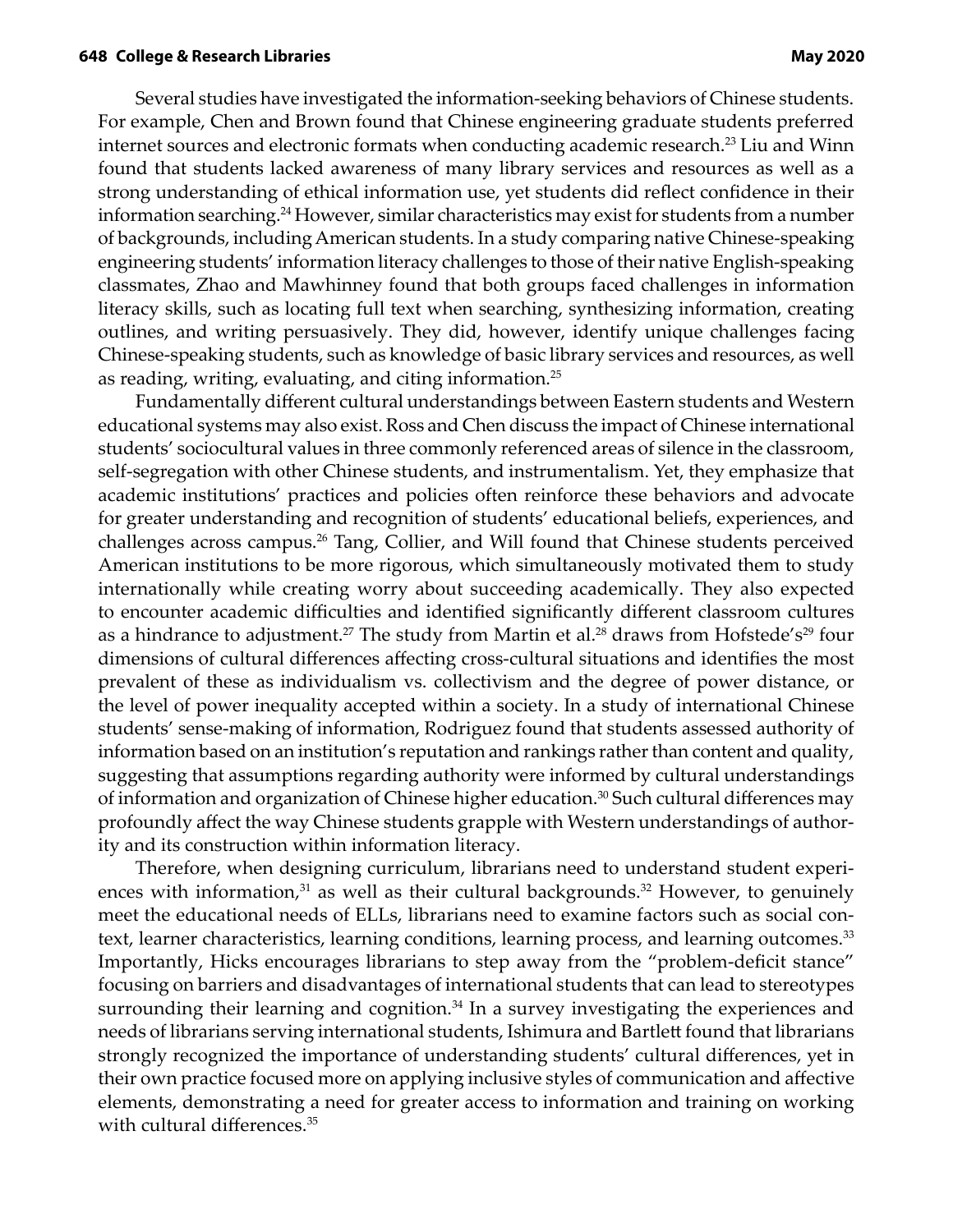While librarians recognize the importance of working with international students, not enough research addresses how ELLs actually understand and practice information literacy concepts introduced from a particular social and cultural worldview. This study seeks to fill this gap by investigating and describing how Chinese students understand and articulate concepts of authority within information literacy.

#### **Methodology**

This study used qualitative vignettes and in-depth interviews to explore how Chinese ELLs understand concepts of authority present within the *Framework* concept "authority is constructed and contextual." The vignette approach resulted in data coming from the voices of students themselves and allowed students to speak to their normative processes and behaviors without the influence of an expected answer or fear of "getting it wrong."

Vignettes are brief, hypothetical situations with fictional characters to which the interviewee responds.36 They provide a useful way to study perceptions, beliefs, attitudes, and opinions, as their relatable, situated context often absent in other qualitative approaches can generate more targeted responses and discussion from participants.<sup>37</sup> Because participants respond to a fictional situation, vignettes work to personally distance the interviewee from the scenario while still gathering feedback about the issue under exploration—a particularly useful approach for obtaining information on normative behavior and cultural norms<sup>38</sup> or sensitive, abstract, or difficult-to-define material.<sup>39</sup> Although minimally applied in LIS research, Benedetti, Jackson, and Luo provide a recent detailed account exploring the vignette method and its potential in this field.<sup>40</sup> They further detail this methodology as an avenue to explore more ambiguous threshold concepts found in the *Framework for Information Literacy*. 41

For this study, the researchers, an academic librarian and an English for Speakers of Other Languages (ESOL) professor, developed four vignettes from the themes within the *Framework*  concept "authority is constructed and contextual." Each vignette built around a specific objective: 1) to explore how students approach and react to new and varying perspectives, voices, or schools of thought; 2) to explore student perception of bias and opinion of the need to determine validity of information; 3) to explore the different types of authority defined by students; and 4) to understand what questions students ask when evaluating information. The vignette protocol was peer-reviewed by academic librarians and ESOL faculty. Three Chinese international students also piloted the protocol, providing feedback on the plausibility of the vignette scenarios, the comprehension of language and vocabulary used, and suggestions on vignette characters' names.

The study's population consisted of Chinese students in a pathway program at the University of Vermont. Inclusion criteria consisted of being at least 18 years old, attending high school in China, and studying in the United States for less than one year. Advertised through emails and announcements in second term pathway courses, the study used nonprobabilistic, purposive sampling of Chinese students. Eleven students decided to participate. This number aligns with the findings of Guest, who discovered that 6–12 in-depth interviews can achieve data saturation when working with a relatively homogenous sample and a consistent, structured instrument.<sup>42</sup>

The 11 in-depth interviews were analyzed using applied thematic analysis.<sup>43</sup> A codebook was developed as outlined by MacQueen et al.,<sup>44</sup> consisting of data-driven codes, brief and full definitions of the codes, guidelines stating when to use or not use each code, and examples of the codes in the data. One researcher read the transcripts for themes and compiled an initial codebook. Both researchers then reviewed the codebook, individually coded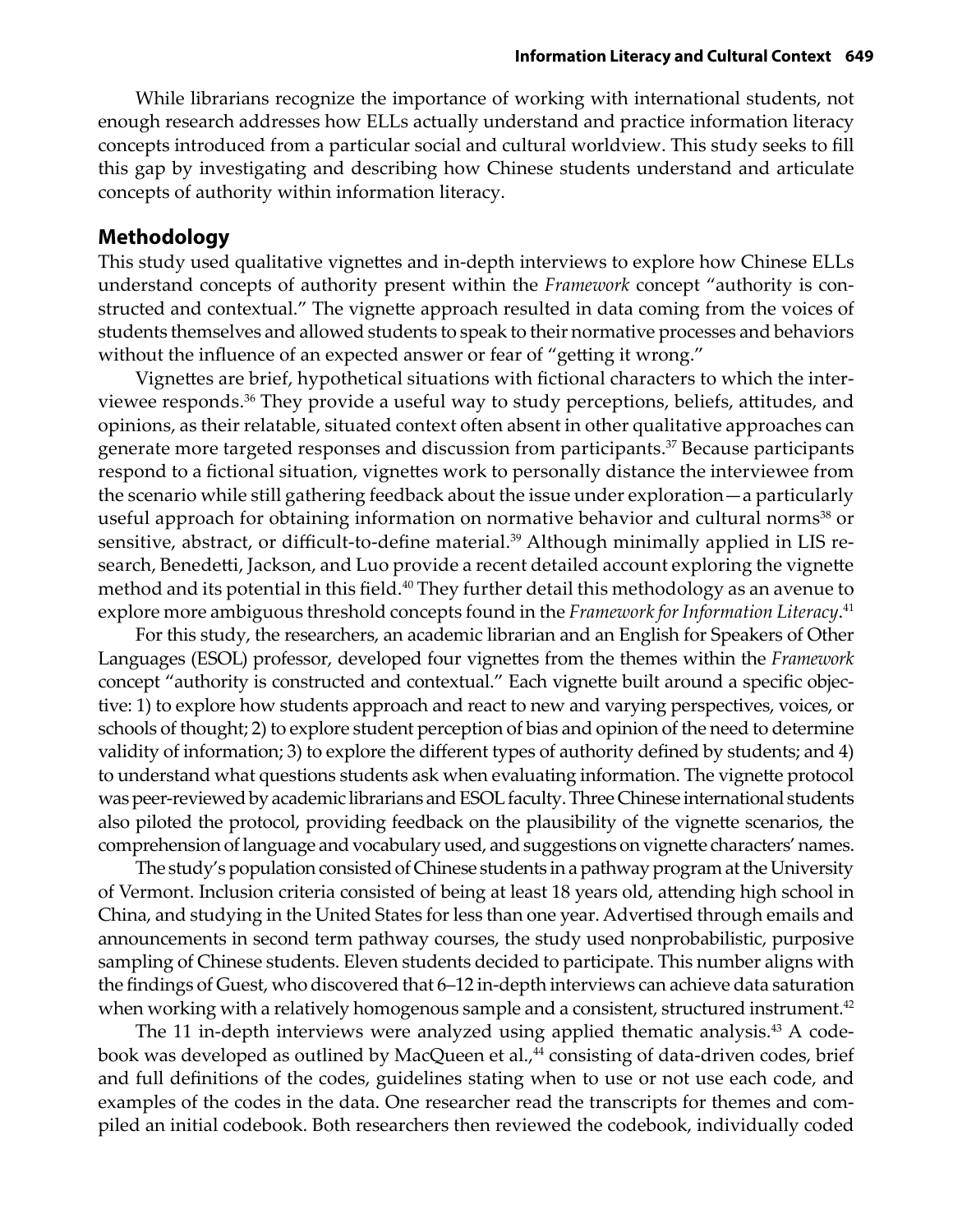several transcripts with it, and revised the codebook accordingly. After four iterations, a final codebook was established. To assess intercoder agreement, the researchers used subjective assessment,<sup>45</sup> in which the researchers independently coded each transcript, met to discuss and assess discrepancies in code, recoded the master documents based on consensus, and made any necessary refinements to code definitions. Following the protocol of this method, all discrepancies in coding were resolved during the process.

# **Results**

#### *Vignette 1*

The first vignette (see box 1 below) explored students' reactions to new and varying perspectives. It centered on the following questions: 1) what do students think of perspectives they were previously unfamiliar with? and 2) how do they decide between sources with conflicting opinions?

# **BOX 1**

# *Vignette 1*

Jie has been studying nutrition for a class where he will be discussing the nutritional effects of eating meat. He has collected many sources that discuss why meat is such a beneficial protein for humans to eat. His own doctor has also told him that it's very important for his development to eat the proteins that come from meat. However, he just found several articles from a well-respected professor that disagree with this, saying that meat is not healthy and humans can get protein from a vegetarian diet. This idea is totally new and unfamiliar to him and goes against what he has previously learned about nutrition.

Follow-up questions:

- 1. If he wants to present the best information in his debate, how should Jie decide between these two different opinions?
- 2. How would you recommend that Jie approach this new perspective that he is unfamiliar with?

Participants revealed a strong hesitancy when asked how the vignette's character, Jie, should decide between conflicting nutritional advice from his family doctor and the articles of a well-known professor and resisted making initial judgments between the two sources. In fact, every participant maintained that Jie needed more information before making a decision. Advice on how Jie should gain this information varied across participants. Many suggested the need for additional research, such as searching online for more articles or specific data that could support or refute the ideas. Another common strategy consisted of asking the advice of an accessible, trusted third party, such as family members, friends, or professors.

Despite pushing for more information, several students revealed inclinations toward a particular source. For some, this depended on the type of information that each source could provide. For example, Participant 7 valued academic research and the reputation of the professor, noting: "Maybe I will support the second idea for the well-respected professor. Because, I think it has been published so it…must be, have planned many times… maybe the word 'well-respected' impressed me." However, others valued the doctor's experiential knowledge, arguing they needed to know more about the professor's research before trusting it: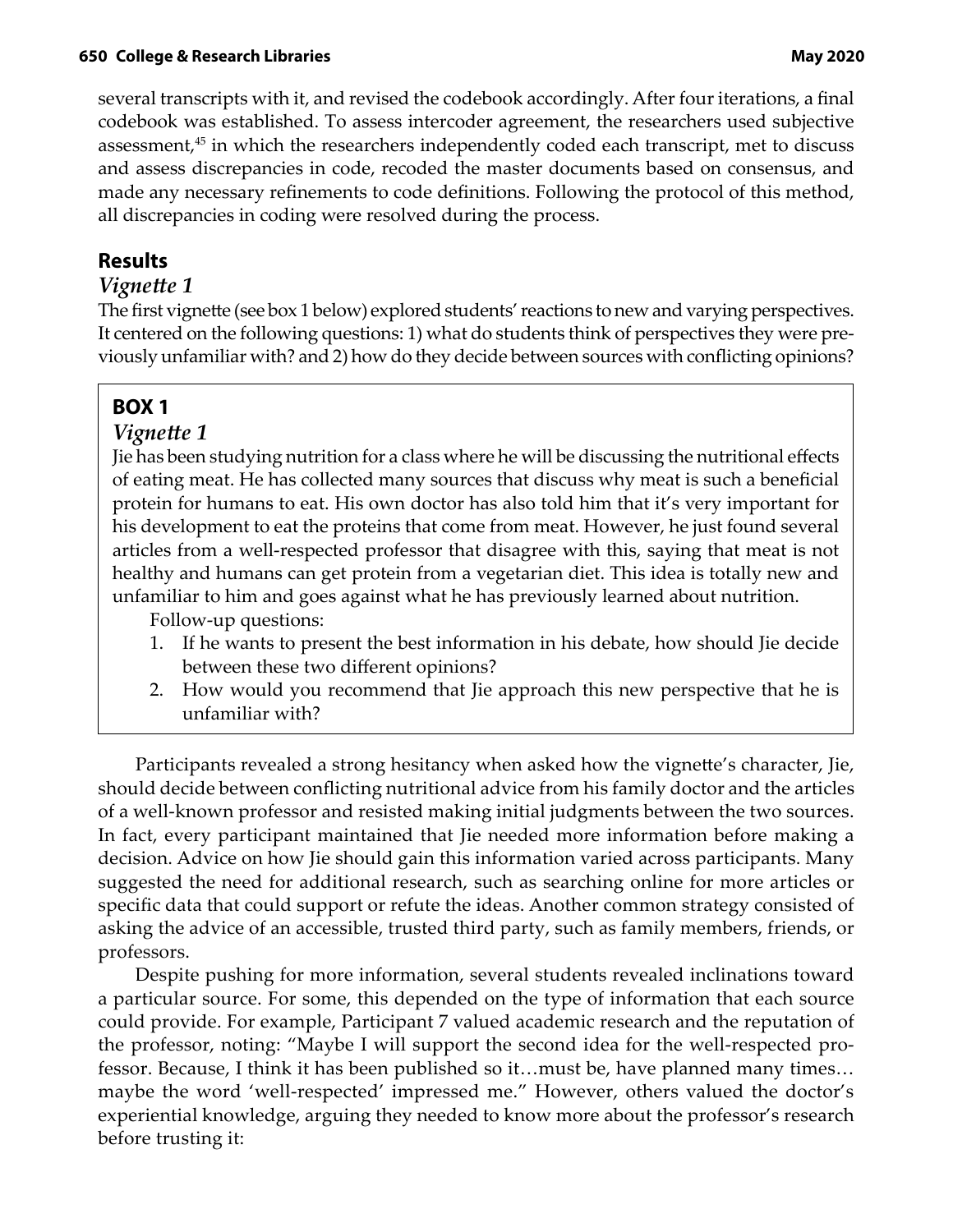"Yeah, I believe the new idea, the article. I guess…it must be some research, but you know, human body is pretty complicated, and I believe the doctor, of course if he's a good doctor. He must be a good doctor. If he's not a good doctor, I will not trust him. So he has experience how some nutritional issue will act or react to, in people's bodies. So I will prefer to use more advice, opinions from doctors. Because he can consider from a practical, or I should say realistic, perspective. And the research is just research…so I will prefer to use some realistic data then just the research. Unless I can see in the research, there are many, some follow up study data. I prefer to trust this data." (Participant 3)

In some cases, participants' past knowledge and preferences influenced them more than the source's quality. Just fewer than half of the participants referred to their own beliefs about meat: one referencing his grandmother, who remains healthy on a vegetarian diet, and another showing remorse for those on a vegetarian diet, noting that they would miss out on "very tasty, tasty beef." Participant 9 argued that a person's own experience and opinion should be the guiding factor in making a decision:

"Well like I think it's important for your own opinion because it's nothing, uh maybe doctors say that the meat is…is good for you to eat, right. But I think maybe it's depend on yourself, and if you think maybe I can eat meat like 4 or 5 times a week, and then the rest of time I can eat vegetable, I think that's okay. It's not like, it's not you must be follow what doctor, the direction from doctor I think, yeah. Your opinion is more important."

All in all, despite revealing inclinations toward both sources of information, participants advocated for open-mindedness and the need for further research. They also relied strongly on their own experiences and beliefs surrounding dietary health, noting that they would continue to do so until they had enough evidence to convince them otherwise.

# *Vignette 2*

The second vignette (see box 2) explored students' perception and recognition of bias and their opinion of the need to determine information's validity. It sought to address the following questions: 1) can students recognize potential bias in both traditional and nontraditional authorities? 2) are they skeptical of potential bias? and 3) do they think it's important to consider the source and its validity, regardless of reputation?

# **BOX 2**

# *Vignette 2*

As Jie continues his research, he decides to watch a debate about eating meat on YouTube. There are four experts participating in the debate. One of them is a nutritional scientist, one is the President and CEO of the American Meat Institute, one is a famous chef, and one is a famous author who writes about his experiences as a vegetarian. Two of them (the nutritional scientist and the vegetarian author) argue against eating meat. The other two (the chef and the CEO of the American Meat Institute) argue that eating meat has many benefits.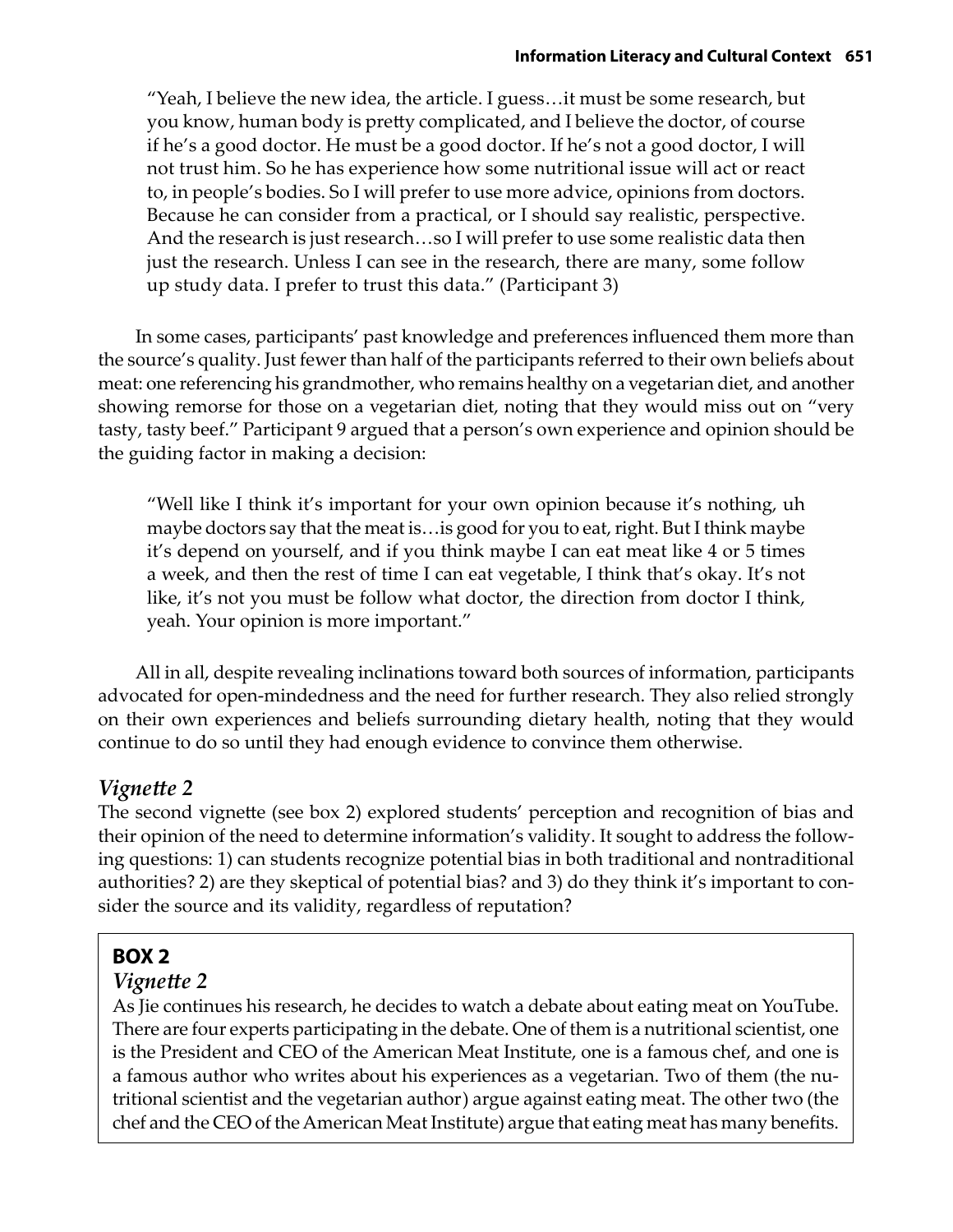Follow-up questions:

- 1. What advice would you give Jie before he listens to these four different people?
- 2. Are there any of these people that you would suggest he trust the most and, if so, why?
- 3. Should he trust their opinions and arguments for or against eating meat? Is there anything about their positions that you would caution Jie against believing?

When asked what advice Jie should have before listening to a debate on vegetarianism, the students suggested receptivity toward new information. Students advised that Jie be open-minded, neutral, and objective, using critical thinking when approaching the information. Other suggestions included doing initial research on the subject and looking up the backgrounds of the speakers.

Despite their initial appeal to open-mindedness, participants had strong preconceived opinions about the trustworthiness of the debaters based upon their positions and experiences, rather than their presented information. All but one participant recommended trusting the nutritional scientist the most, often arguing that her position alone accounted for this reliability. As Participant 4 stated, "…I believe the scientist. And personally, I'm believing science. And I don't believe some magic things or other things. That's only things we cannot explain with science now. So, I'm personally believing science." However, students also consistently identified qualities that inspired their trust in the scientist, such as prior research, education, and professionalism. Participant 1 noted, "…because if he is a scientist, maybe… he will prepare it for a long time and already do some research about it, so I think the resource may be more reasonable, and he already pay a lot of time to do it. So I think the more practice into something maybe the result will be more reliable."

Though participants upheld scientific experience as reliable and trustworthy, they did not similarly value all experiences. In fact, at times students viewed personal experience as a potential cause for bias. For example, they repeatedly accused the vegetarian author of bias due to his personal experience advocating for and loving vegetables. Similarly, several participants demonstrated wariness toward the chef, noting his job required him to make dishes taste good, not healthy, and therefore he would use meat if it benefited his career as a chef.

By far students directed the most distrust toward the CEO of the American Meat Institute, viewing this business affiliation as an automatic cause for concern due to the financial interest in meat consumption. Some students, such as Participant 2, felt that this business position alone could lead to dishonesty, noting "…the CEO of a meat institute, they're businessman. Sometimes businessmen will not tell the truth. And my parents also businessman. I know what they're talking about."

Students drew a strong connection between reliability and an implied lack of bias or personal benefit. Yet, despite such strong initial opinions based on the sources' positions and statuses, students ended this vignette by suggesting that Jie listen to all the sources but be cautious of them. Participant 3 concluded:

"It still depends on their opinions. And what materials they use to support their opinions. And keep, and keep in mind that we should pay attention…to the information's value and consider it is true or not, yeah. Compare with our own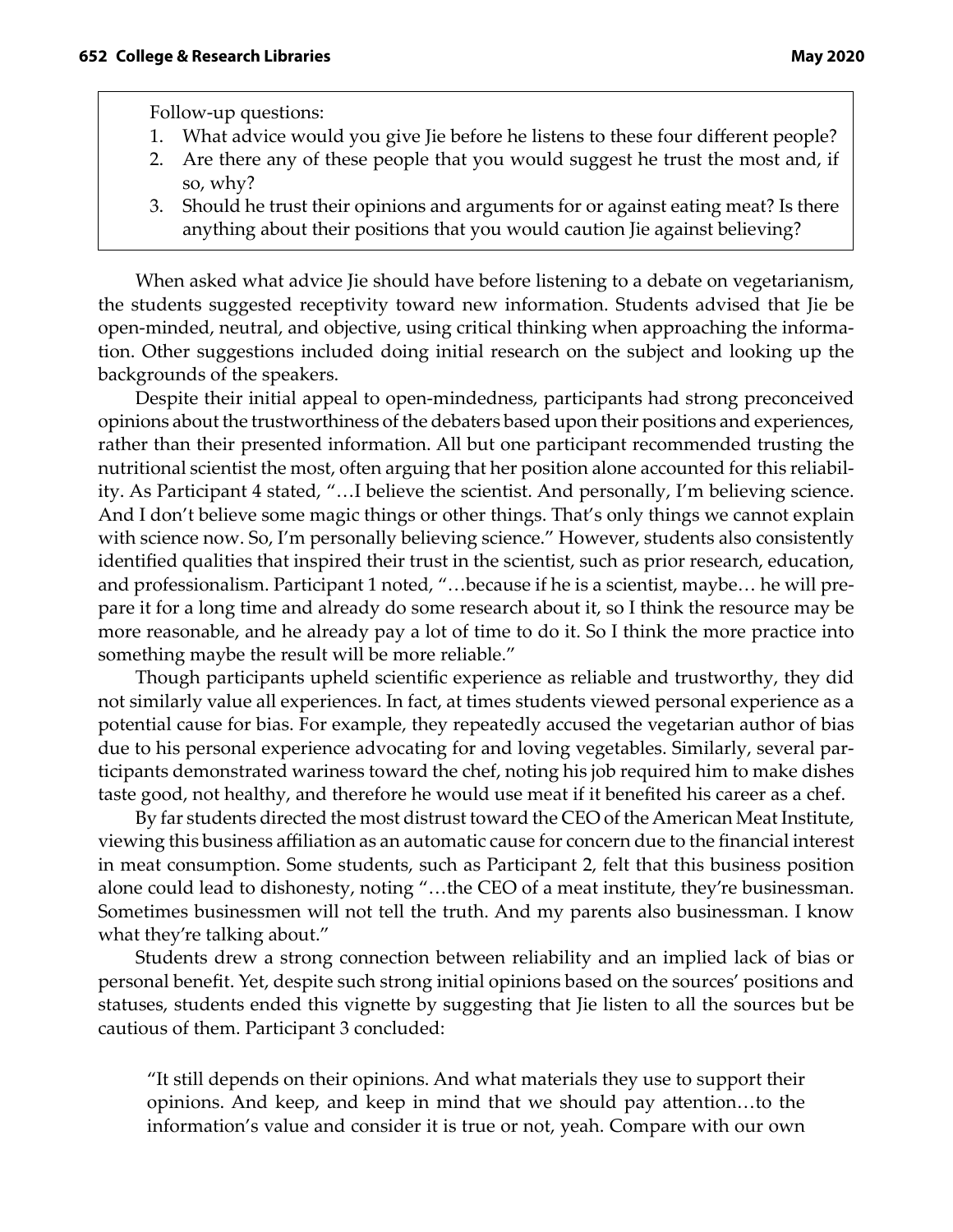experience. I think the detail is the most important thing in debate, in any debate. We need some detail or some common knowledge that we know to support our ideas. If it's just a general idea, it's not specific enough for me."

# *Vignette 3*

The third vignette (see box 3) explored the types of authority defined, used, and trusted by students. Specifically, it focused on the following questions: 1) do students recognize and acknowledge different types and levels of authorities? 2) when do they use or trust these different levels? and 3) does this authority change depending on different information needs or circumstances?

# **BOX 3**

# *Vignette 3*

Xiao Hong needs to research how the US president is elected. Before she tries to find information, she is going to make a list of the different groups of people who may know about the US voting and election system. After she makes this list, she can look for information from these groups to research her question. What groups of people should Xiao Hong include on her list?

Follow-up questions:

For the following situations, which source do you think she would use and why:

- 1. She wants to explain the situation to her friend at home in China who is interested in government. Which source(s) should she look to for information?
- 2. She needs to write a school paper on this system. Which source(s) should she look to for information to cite in the paper?
- 3. She wants to know who can vote in the next election. Which of these sources should she look to for information?

First, students listed different people or places to access when seeking information about the US election system. The most common of these, mentioned by 9 of 11 participants, included people with some version of expertise or professionalism, such as professors or political scientists. The second group included "ordinary" people, such as American citizens, friends, and classmates. Half of the students also identified government-based sources, such as politicians, government employees, or political websites, newspapers, or magazines. The last group included the internet, with examples such as Wikipedia or YouTube. When listing their potential sources, students often grouped them into hierarchical rankings, pointing out their respective values and differences.

In determining which sources to consult for different situations, participants consistently varied their answers based upon the information need at hand and provided justification for their choices. In the first situation, explaining the voting system to a curious friend in China, specific sources were consulted due to their accessibility, directness, convenience, and appropriate level of difficulty. Popular answers included Wikipedia, Facebook, or an American citizen who voted in the past. In choosing the Facebook page of a student government group, Participant 8 noted its suitability for the audience, "…I think maybe this one is like…more appropriate for student, is not that one should know really, like into the election system. Just want to know…what's the election system in the USA." Others, such as Participant 11, described the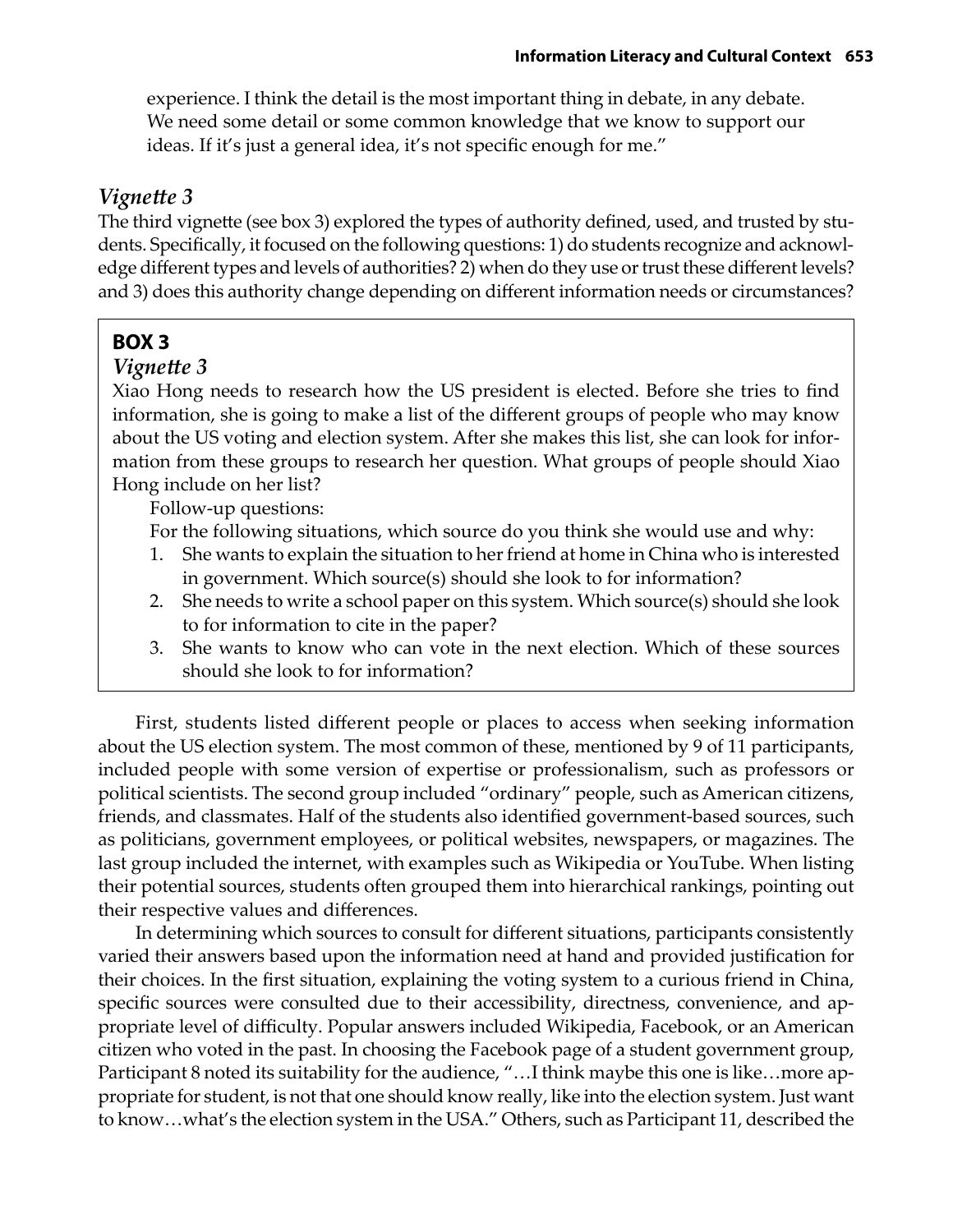benefits of talking to a person with experience: "Maybe he has…an interesting experience… about the system. And maybe it's like a story when he talk about it. It's not like more, it's not like just the rules or the something in the website that's too academic…so it's like easier to understand it when he talk about it." However, one student warned against consulting US citizens, cautioning that they would not really know the system and reminded the researchers that the day after Brexit the most Googled phrase was "What is the EU? What is their job?"

In the second situation, participants were asked which of the sources to cite in a school paper. In this case, students frequently chose sources they defined as "reliable," "trustworthy," "official," and "believable." Specific sources included politicians, the author of a book on the United States government, and professors or "experts." Several students also suggested using Wikipedia, but not for the content on the page itself. Rather, students detailed strategies for using Wikipedia's background information to explain other sources or as a place to consult for further references on the subject. Participant 6 stated:

"I think she can go to the library to find some books. Because I think book is more reliable than the internet. So [s]he can find some information about the history… the American election, and get some very solid information about this election. And then [s]he can go to the teacher or ask her friend, some experience about the election, and I think…she will have some ideas."

The third information-seeking situation involved needing personal information about the requirements to vote in the United States. Participants identified this as an easy question, one that was "basic," rooted in facts, and "settled." Participant 4 explained:

"…because these things are not controversial. They're settled. Nobody can change it. And the quickest way to look up this settled information I think is Wikipedia. And, but people think Wikipedia page maybe not trustworthy because people, whoever you are can edit the page. Though the Encyclopedia [Britannica]. That would be good way to research."

Again, students often suggested American citizens as a source due to their personal experience with the information, accessibility, and convenience. Participant 5 detailed the benefits of this, noting "…ask the citizen of the American people. Yeah it's very easy and convenient. And he don't need to find out some information by himself. Just ask the question. I think that's very convenient." Participants also suggested more official sources, such as a voting office or government web pages. In several cases, participants suggested using multiple sources to validate the information coming from one source. Participant 3 noted, "if I was him, I will choose to, I will make research in each group and compare. Find the similarity. That must be true, I believe."

# *Vignette 4*

The final vignette (see box 4) focused on uncovering what questions students ask when evaluating information. It sought to address which indicators of authority students look for and most value.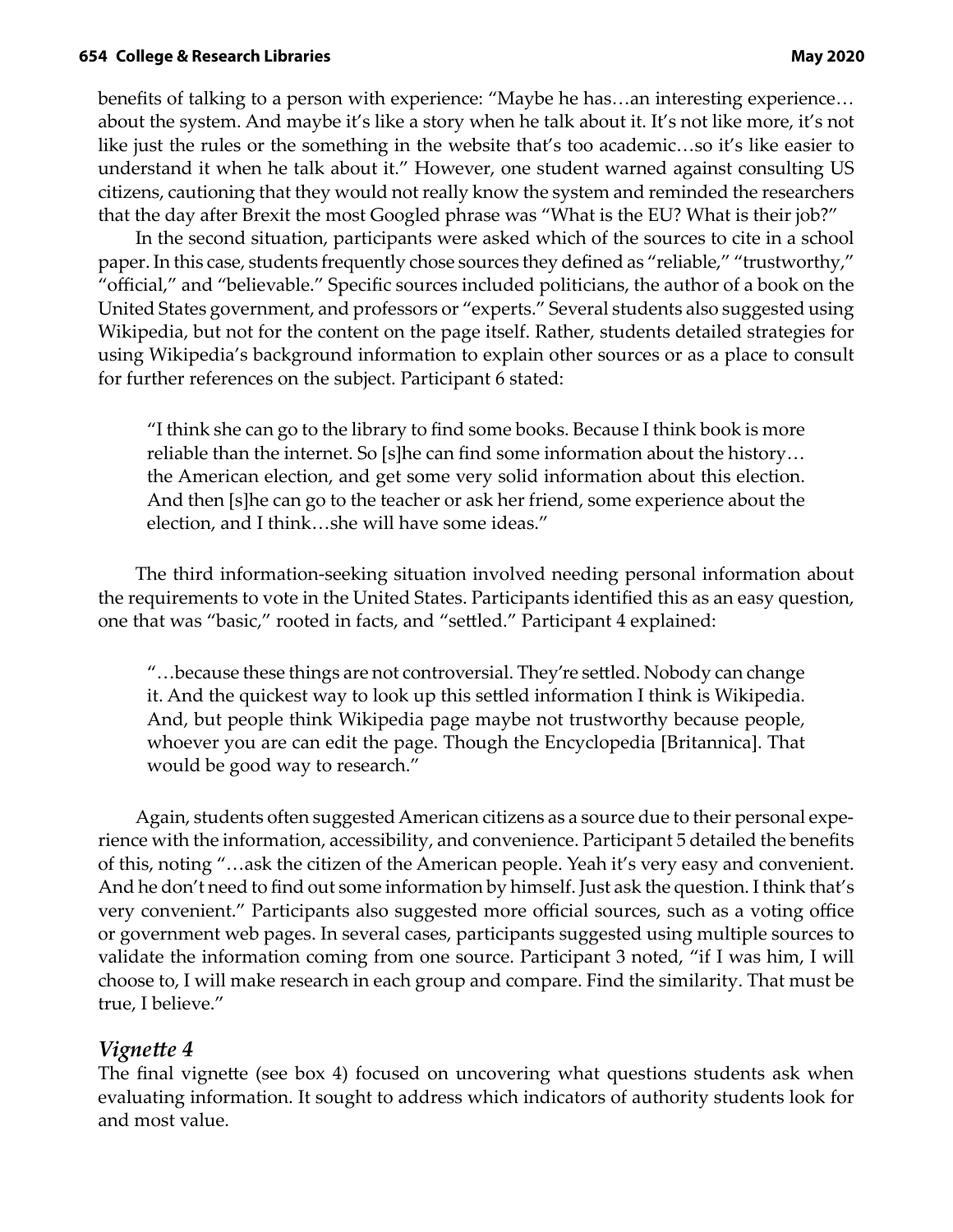# **BOX 4**

# *Vignette 4*

Jia has been asked by her professor to find a source on their class topic (renewable energy) this week. The professor said that it needs to be reliable (that the information should be accurate and factual) and that it should come from a credible source (that the person or organization producing the information can be trusted). So far she has found a few websites, a Facebook page of an environmental group, and some magazine and newspaper articles about the topic, but she doesn't know which of these sources to choose.

Follow-up questions:

- 1. What questions should Jia ask herself about the different sources to help her decide if they are credible and come from a reliable source?
- 2. Which of these do you think are the most important for her decision?
- 3. What makes it important?

 In response to Jia deciding between sources for a class project, students applied several evaluation strategies. They demonstrated a keen awareness of the information need and made strong judgments between the appropriateness of different sources for a class assignment.

Throughout the interview, students often relied on their intuition in determining a source's reliability. For example, Participant 5 explained: "He can just look up the, each website … to see the information, and just think…by himself to think is it reliable or useful." Participant 3 described a similar phenomenon: "So it's hard for me to explain how I feel when I find some resource. Just a kind of sense that I feel the source can be reliable because, maybe it is because I have read plenty of the articles in different field and maybe some books that are interesting. So I have this kind of, how to say that, intuitive? Intuition, yeah." Although they described it as intuition, students actually applied certain evaluative techniques, because when pressed, they described indicators they used to consider specific information use.

Every single participant listed examination of the information source (such as where it came from) as an evaluative strategy and described it as the most important indicator of authority. Participants suggested looking at the publication itself and noting its popularity, title, and size. They held well-known and "famous" publications, such as the *New York Times,* in high regard and suggested a relationship between a source's popularity and reliability. Participant 4 proposed using well-known publications, especially those also well known in China:

"I think that's trustworthy because like *Time* and *The New Yorker*, I think they are famous…you must have some reason to be famous. And like you have maybe two situation you can be famous. Like, you are good at it. Or you're good at to cater to people. And [either] of them can make you well respectful. Yes, I think choose the famous one is a good way."

Participant 9 described similar sentiments, suggesting looking at "…the magazine's name and newspaper's name. Maybe like *New York Times* magazine and *Time* magazine. These sort of thing. They must be, you can trust them. Yeah." However, students pushed back when asked if the information's reliability solely derived from its famous source. For example, Participant 6 explained that with fame came more responsibility, noting "because…they are famous, and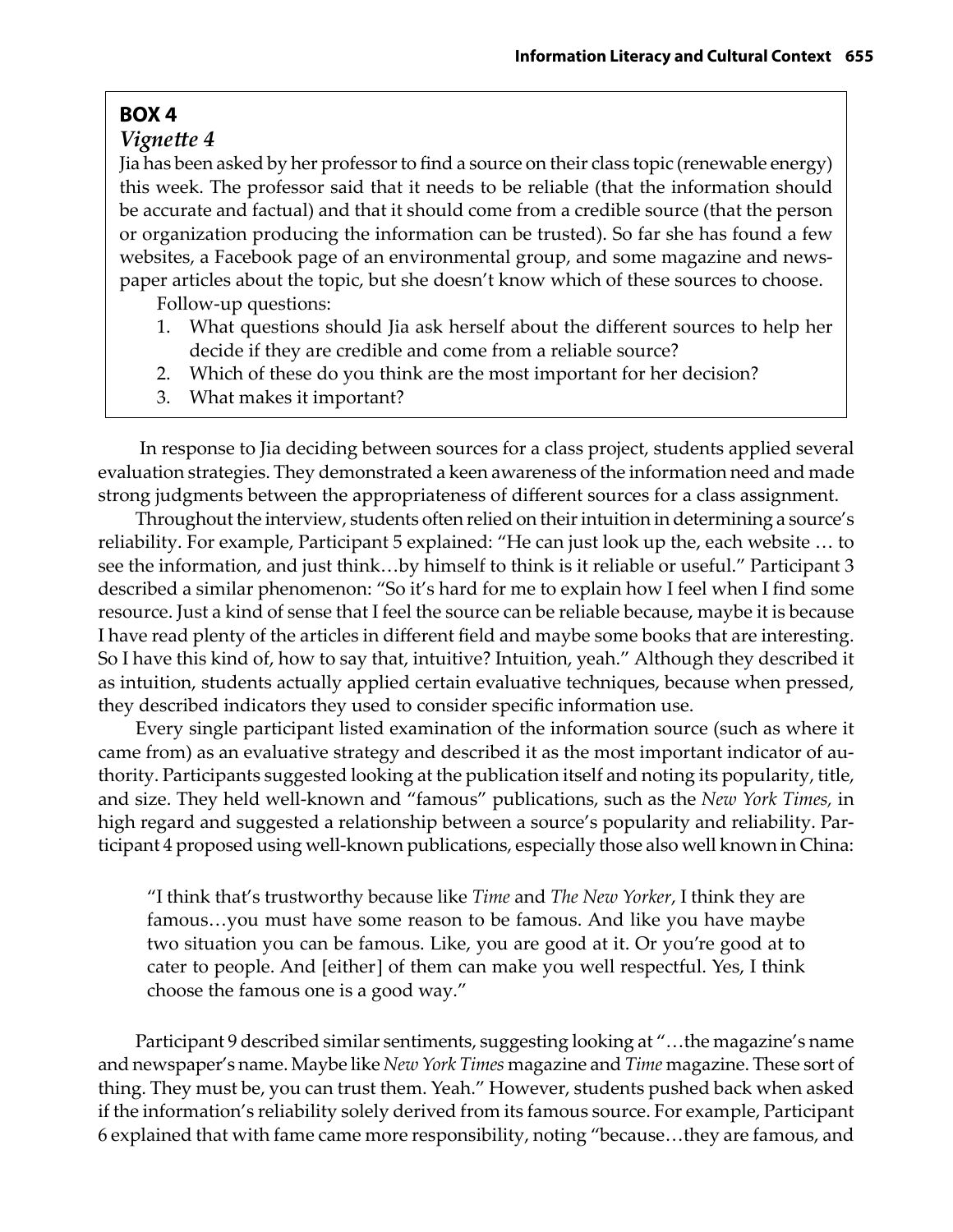they will have more responsibility to give the readers more reliable, the informations, and this is why many people will choose this publications to read the articles or get informations from this organizations." This same participant further explained that fame also leads to stronger vetting of better writers, resulting in higher-quality information.

Students revealed several additional evaluation strategies around source type, such as asking questions about its type (for instance: Is it academic?), creator, organization, amount and type of supporting evidence, and prioritizing web domains considered more trustworthy, such as .gov, .edu, or .org. Students also examined the purpose of the information. Participant 4 described this process in detail:

"So I think the first thing he needs to ask is 'is this information created to be academic?' So like, for example, the Facebook page of the environmental group, the purpose of they made this page is not for academic. They make for like people know what they are doing, or something like that. And I think the, how to say the word, the way to distinguish the academic and the normal one is a little bit… vague. And, like some examples, like if you found few websites like BBC…and newspaper or media, the well-respected, which means they be more trustworthy, and they will be care about the resources they use….But the Facebook page, people may not take the responsibility to say wrong things, so the purpose is just like entertaining."

Despite demonstrating awareness of basic evaluation strategies, students applied them inflexibly and sweepingly. For example, after suggesting looking for academic resources due to lack of bias, one of the interviewers asked if academic work ever contained bias. Participant 4 responded, "Yes. No bias…I think this is intolerant in academic one." Throughout their descriptions of the source types, students often voluntarily ranked sources in a hierarchy of trustworthiness and reliability, again revealing a strong judgment around what information should be used for academic work. Participant 3 explained: "You have your own thoughts. It is true or not? Is this valuable or not? Is it reliable or not? And I think, in my mind there is a priority of the information source…. So if I need to make an order, the first thing government website, the second is some famous magazine and newspaper site, the third one is common commercial site."

Another frequently mentioned method of evaluation was the validation of the information through an external source or third party. Suggestions included checking the sources listed in the information and looking at the number of the source's online views. Validation of the source also played a role in students' attachment to famous and well-known sources, because it entailed choosing a source that many other people read and agreed with. However, the most often listed strategy was to ask someone else about the source, primarily teachers or professors, followed by other classmates. Teachers were not only mentioned as a tool for validating information use, but also as the source that taught students how and when to apply the other evaluation strategies.

Finally, students also indicated a distrust of specific sources, primarily Facebook. This established itself as a general wariness toward opinions or informal information that could be created "anywhere" by "anyone." As Participant 11 clearly stated, "It's like by a person. A person can write Facebook, everyone can write a Facebook. So…it's like personal opinion about the thing…it's kind of like blog. So everyone can write about it…I don't want to trust them."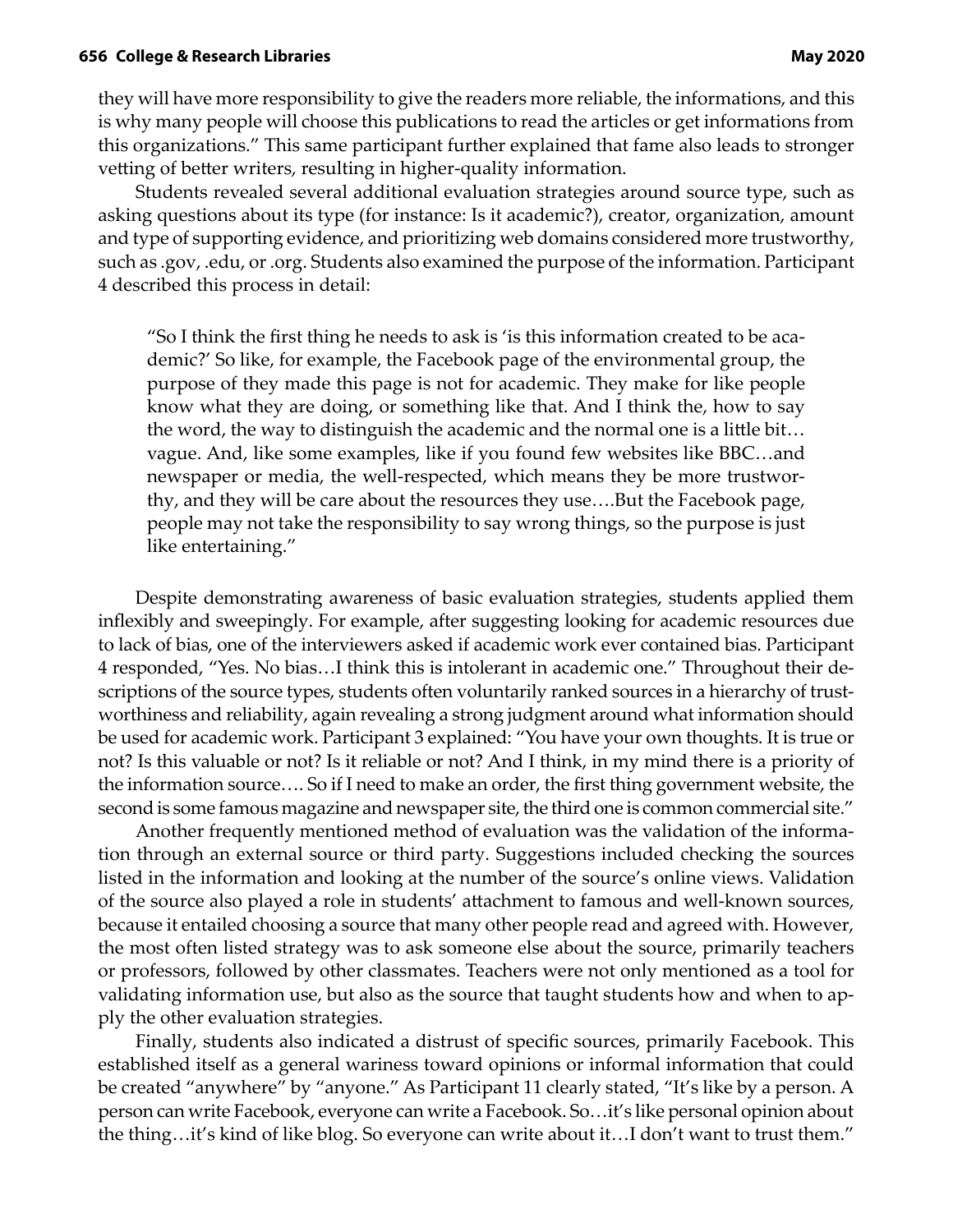### **Discussion**

### *Contextualized Information Literacy*

Throughout their interviews, participants frequently demonstrated a strong awareness of the specific information need's influence on the information type, access, and use. Importantly, students reflected that these components fluctuated depending on different contexts, realizing that varying situations require different levels and types of authoritative information. For instance, they pointed to more accessible and informal sources of information for personal, everyday information use but cautioned against these same sources for academic use. Yet despite being able to recognize critical elements necessary for considering information's use and authority in theory, students applied these elements much less critically in practice, evidenced by oversimplified ideas such as certain types of information *never* containing bias or some sources only having use at certain times and others having absolutely no use in certain situations. This reveals that these particular students have a baseline knowledge of the influence of the specific need and context when considering information's use, but they continue to require practice in applying these questions more critically and less generically.

In advocating for more description and less measurement of international students' information literacy, Hicks points out that "when we associate information literacy with the idea of what people do with information within a specific context, rather than as a checklist of competencies, research is re-focused on student actions and strategies within new settings."46 While this quote focuses on how to observe students' information literacy skills, it also has strong implications for teaching. Information literacy instruction should provide students with more opportunities for practicing and applying information literacy skills in differing settings to inform a more contextualized literacy. Not only will this better represent students' actual information literacy in practice, but it will help to problematize the rigid judgments students apply when determining resources' credibility and justifying their use or nonuse. Through more experience conceptualizing authoritative information in different situations, students can begin to build more nuanced and critical understandings of authoritative information.

#### *Information Evaluation*

Across the vignettes, students demonstrated awareness of the importance of evaluation and used different strategies to determine a source's credibility. Students frequently discussed the source of the information and the importance of using information they considered reliable, trustworthy, and accurate. Students asked evaluative questions of information sources, such as why the information was produced, what it was designed to do, and who created it. At times they used specific strategies, such as making hierarchical lists of potential sources or ranking several sources against each other. They also consistently discussed validating information they found through additional research or by consulting an expert.

One frequently mentioned method for seeking information or validating previously found information was to consult a trusted source, such as close family, friends, or teachers. Friends and family were much more often referred to in everyday information needs, a finding consistent with Sin's survey of international students' everyday life information seeking.<sup>47</sup> In the present study, for more academic information needs, consultation of teachers and professors often replaced close friends and family. In fact, students revealed a very strong reliance on teachers throughout the interviews, at times even justifying a statement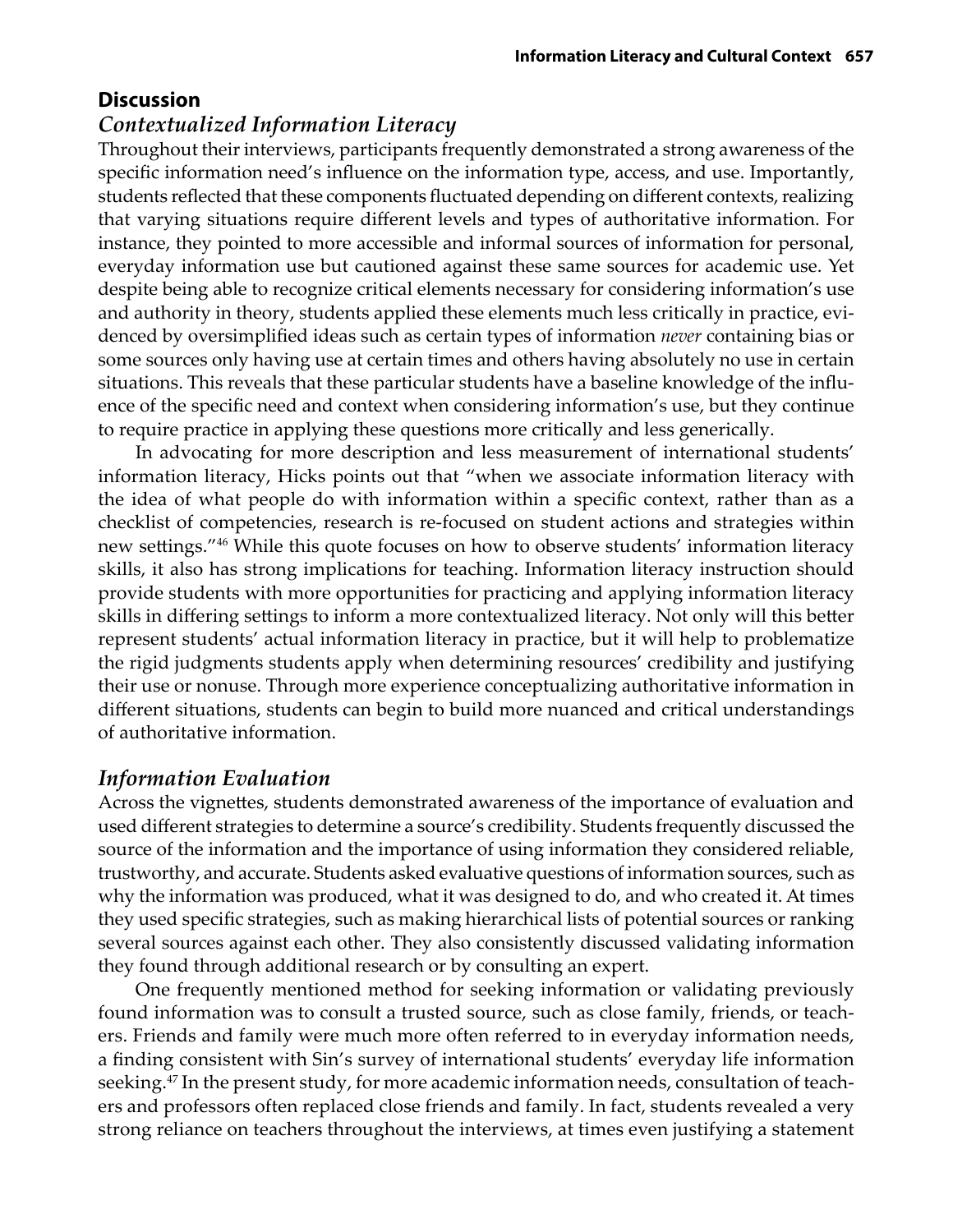#### **658 College & Research Libraries May 2020**

by noting "because my teacher told me so." Students may therefore benefit from greater explanation as to why their instructors suggest or require the use of certain resources. For example, rather than simply requiring students to meet checklists of source type and number, or to never cite specific resources, instructors should encourage reflection on the implications of varied information uses.

Students also relied heavily on their intuition or past experience when making judgments about what sources to consult. They described feelings of "just knowing" when a source should be used but had difficulty when asked to describe why. This may demonstrate that, while students can produce evaluative questions in the abstract, they have a harder time applying these questions in practice. Interestingly, students rarely mentioned evaluating the content of the information itself. Students may benefit from instruction challenging them to uncover their actual current evaluation strategies, especially when a source just "feels right." What are they considering when they make these decisions, and are they effective strategies? What did they include in their evaluation, and what did they leave out? More practice verbalizing these practices and procedures can help students gain confidence to uncover their current strategies, look at them critically, and continue to refine and improve them.

# *Bias/Personal Experience*

While students quickly pointed out potential bias in information sources, they generally neglected to reflect on their own biases, judgments, and preconceived attitudes toward information. Students reflected polarized opinions about types of information. In some cases, they simply distrusted new information that did not align with their perspectives, but they also tended to make sweeping judgments about specific sources, such as personal experience being heavily biased, certain source types always being trustworthy, popularity equating reliability, and failing to question sources viewed as heavily authoritative, such as those coming from people with scientific or prestigious titles. All students, not just international students, come to higher education with preconceived understandings of information, and Angell and Tewell argue that librarians need to uncover and act upon these past understandings together with their students in information literacy instruction.<sup>48</sup> In this way, instructors can help students to uncover their own biases and critically examine and build upon their own deeply rooted opinions.

# *Limitations and Future Research*

As an exploratory, qualitative study, this research inquired into how a specific group of students articulated their understanding of authority within information. While the small sample size allowed the researchers' an in-depth view of specific students' understandings of information literacy components in their own words, it prevents broad transferability and generalization of findings. Furthermore, to reach data saturation, this study interviewed a fairly homogeneous group of students—Chinese students in a particular pathways program, with a specific range of linguistic aptitude and with a limited amount of time studying in the United States. As this study did not have a comparison group, it is unclear how much these findings relate to being a Chinese ELL student per se. In fact, many of the attitudes toward authority and evaluation strategies may not be substantially different from their American classmates. Therefore, future research is needed to expand similar questions to broader populations, both in quantity and demographics.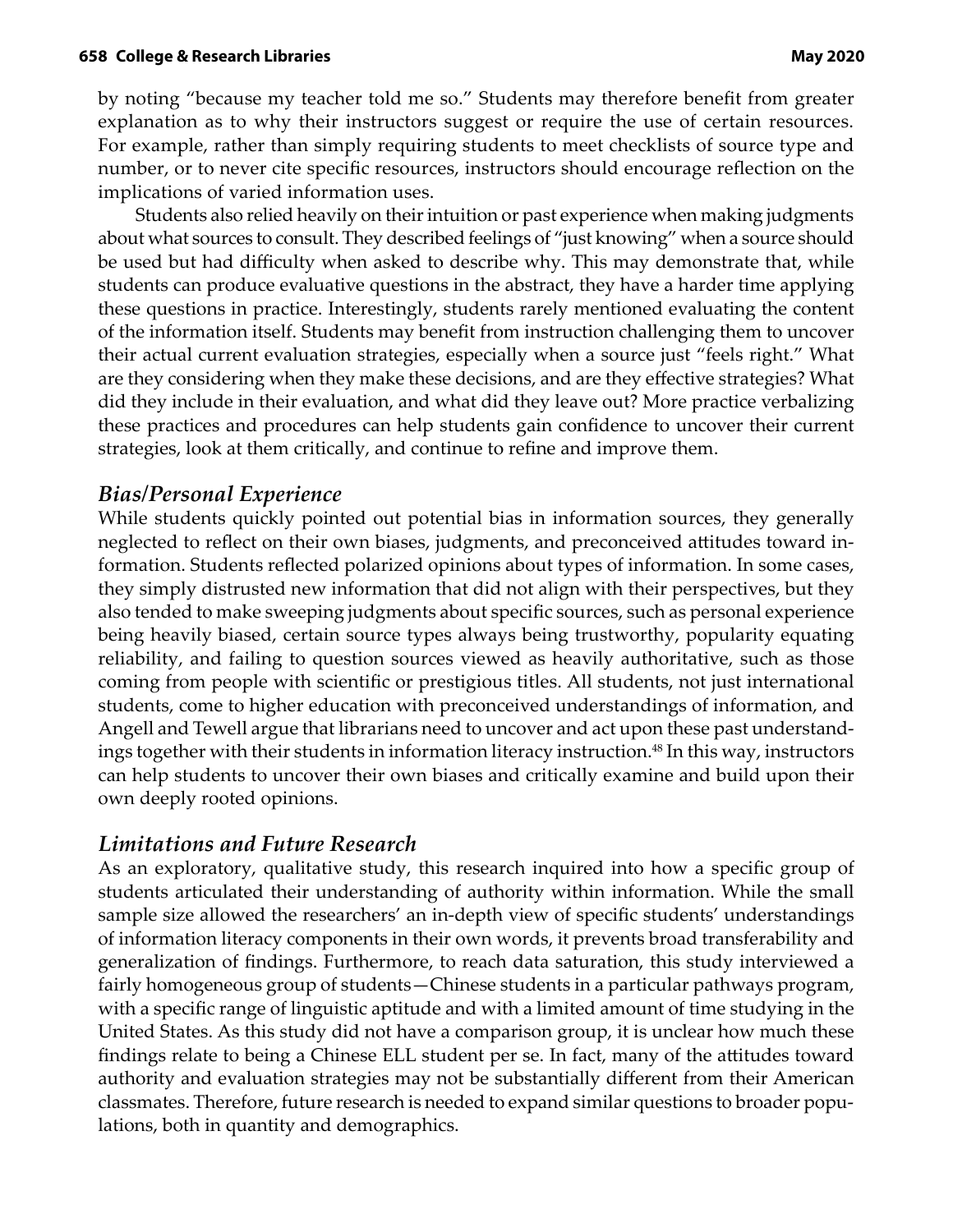#### **Conclusion**

This study examined Chinese ELL students' perceptions of authority in information as related to the *ACRL Framework* and encourages librarians to consider the implications of what they teach and how they teach it, realizing that not all concepts are universal to an increasingly diverse student body with a range of past experiences and cultural influences. The use of qualitative vignettes provided a concrete, culturally sensitive, and innovative way for Chinese ELL students to discuss their understanding of authority—a concept that could otherwise be difficult to describe or recognize in practice. It also helped to gather data about the shared, social knowledge of Chinese students studying abroad in the United States, rather than highly individualized experiences, while still enabling the student voice.

Though librarians recognize the necessity of understanding students' cultural differences, most research looks to the barriers international students face in library instruction and use. Rather than measuring the information literacy of these students, this study instead focuses on describing the strategies and experiences with information literacy that ELL students carry into the classroom and library. Study participants revealed multifaceted approaches to determining authority within information, including different evaluation and informationseeking strategies, as well as an attention to contextual influence. They also revealed areas for improvement and curricular focus, such as examination of personal biases and deeper critical thinking around information types. By focusing on students' actual practice of information literacy, librarians can build more informed, relevant, and accessible curriculum. Finally, this work encourages librarians and ESOL faculty to continue inquiring into students' application and understanding of concepts within their information literacy frameworks and paradigms.

#### **Notes**

1. "International Student Enrollment Trends, 1948/49–2017/18," Open Doors Report on International Educational Exchange (2018), <https://www.iie.org/opendoors>.

2. "International Student Totals by Place of Origin, 2012/13–2017/18," Open Doors Report on International Educational Exchange (2018), <https://www.iie.org/opendoors>.

 3. University of Vermont, "Strategic Plan," Office of the President, University of Vermont (2013), [https://www.](https://www.uvm.edu/president/?Page=strategicplan.html) [uvm.edu/president/?Page=strategicplan.html.](https://www.uvm.edu/president/?Page=strategicplan.html)

4. Association of College & Research Libraries (ACRL), Framework for Information Literacy for Higher Education (Chicago, IL: ACRL, 2015), last modified January 11, 2016,<http://www.ala.org/acrl/standards/ilframework>.

5. James Elmborg, "Critical Information Literacy: Implications for Instructional Practice," *Journal of Academic Librarianship* 32, no. 2 (March 2006): 192–99,<https://doi.org/10.1016/j.acalib.2005.12.004>.

6. Cara Bradley, "Information Literacy Policy Development in Canada: Is It Time?" *Partnership: The Canadian Journal of Library and Information Practice and Research* 8, no. 2 (2013), <http://scholar.uwindsor.ca/lripub/9>.

  7. Paul Sturges and Almuth Gastinger, "Information Literacy as a Human Right," *Libri* 60, no. 3 (January 2010), <https://doi.org/10.1515/libr.2010.017>.

8. Laurie Kutner and Alison Armstrong, "Rethinking Information Literacy in a Globalized World," *Communications in Information Literacy* 6, no. 1 (2012): 24–33.

9. Heidi L.M. Jacobs, "Information Literacy and Reflective Pedagogical Praxis," *Journal of Academic Librarianship* 34, no. 3 (May 2008): 256–62, [https://doi.org/10.1016/j.acalib.2008.03.009;](https://doi.org/10.1016/j.acalib.2008.03.009) Rolf Norgaard, "Writing Information Literacy: Contributions to a Concept," *Reference & User Services Quarterly* 43, no. 2 (Winter 2003): 124–30.

10. Elmborg, "Critical Information Literacy," 194.

11. Elmborg, "Critical Information Literacy," 198.

12. Elmborg, "Critical Information Literacy," 197.

13. Alison Hicks, "Reframing Librarians' Approaches to International Student Information Literacy through the Lens of New Literacy Studies," in *Critical Literacy for Information Professionals*, ed. Sarah McNicol (London, UK: Facet Publishing, 2016), 43–56.

14. Jan H.F. Meyer and Ray Land, "Threshold Concepts and Troublesome Knowledge: Linkages to Ways of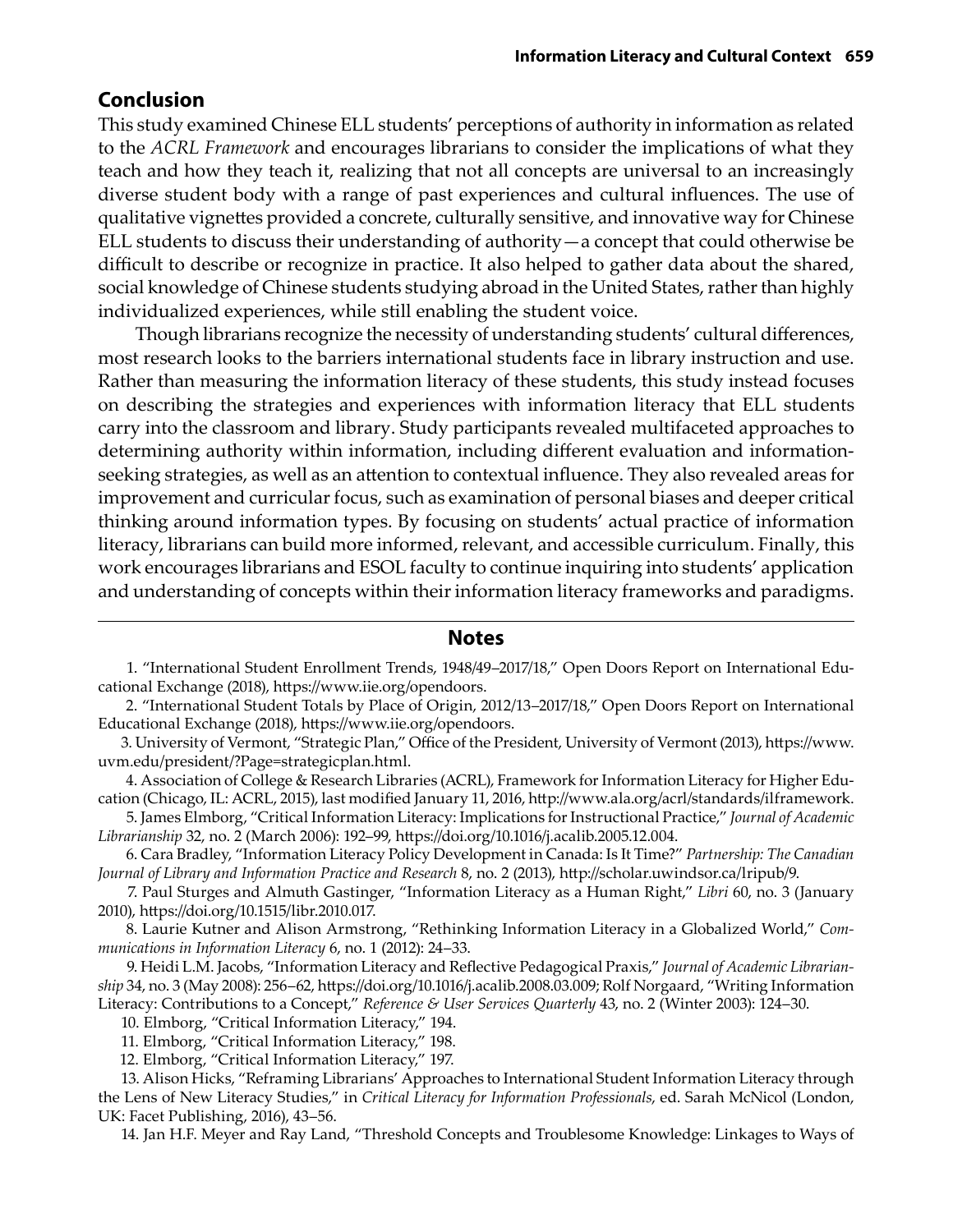#### **660 College & Research Libraries May 2020**

Thinking and Practising within the Disciplines," in *Improving Student Learning Theory and Practice: Ten Years On*, ed. Chris Rust (Oxford, UK: OCSLD, 2003).

15. Lori Townsend, Korey Brunetti, and Amy R. Hofer, "Threshold Concepts and Information Literacy," *portal: Libraries and the Academy* 11, no. 3 (July 2011): 853–69.

 16. Amanda B. Click, Claire Walker Wiley, and Meggan Houlihan, "The Internationalization of the Academic Library: A Systematic Review of 25 Years of Literature on International Students," *College & Research Libraries* 78, no. 3 (March 2017): 328–58,<https://doi.org/10.5860/crl.78.3.328>

17. Dawn Amsberry, "Talking the Talk: Library Classroom Communication and International Students," *Journal of Academic Librarianship* 34, no. 4 (July 2008): 354–57, [https://doi.org/10.1016/j.acalib.2008.05.007;](https://doi.org/10.1016/j.acalib.2008.05.007) Miriam Conteh-Morgan, "Connecting the Dots: Limited English Proficiency, Second Language Learning Theories, and Information Literacy Instruction," *Journal of Academic Librarianship* 28, no. 4 (July 2002): 191–96, [https://doi.](https://doi.org/10.1016/S0099-1333(02)00282-3) [org/10.1016/S0099-1333\(02\)00282-3.](https://doi.org/10.1016/S0099-1333(02)00282-3)

18. Nicole Johnston, Helen Partridge, and Hilary Hughes, "Understanding the Information Literacy Experiences of EFL (English as a Foreign Language) Students," *Reference Services Review* 42, no. 4 (November 10, 2014): 552–68, <https://doi.org/10.1108/RSR-05-2014-0015>.

19. Xingsong Shi, "Negotiating Power and Access to Second Language Resources: A Study on Short-Term Chinese MBA Students in America," *Modern Language Journal* 95, no. 4 (2011): 575–88.this study contends that being situated in the second language (L2

20. Johnston, Partridge, and Hughes, "Understanding the Information Literacy Experiences of EFL (English as a Foreign Language) Students."

21. Julia A. Martin et al., "Relationship Building with Students and Instructors of ESL: Bridging the Gap for Library Instruction and Services," *Reference Services Review* 40, no. 3 (August 10, 2012): 352–67, [https://doi.](https://doi.org/10.1108/00907321211254634) [org/10.1108/00907321211254634](https://doi.org/10.1108/00907321211254634).

22. Martin et al., "Relationship Building with Students and Instructors of ESL"; Christina Pracha, Mary Stout, and Lisa Jurkowitz, "Information Literacy Program Development for ESL Classes in a Community College," *Community & Junior College Libraries* 13, no. 4 (May 31, 2005): 17–39, [https://doi.org/10.1300/J107v13n04\\_06.](https://doi.org/10.1300/J107v13n04_06)

 23. Yao Chen and Cecelia Brown, "Ensuring Chinese Engineering Graduate Students' Academic Success: A Study at the University of Oklahoma," *Science & Technology Libraries* 31, no. 3 (2012): 320–41, [https://doi.org/10.1](https://doi.org/10.1080/0194262X.2012.705144) [080/0194262X.2012.705144](https://doi.org/10.1080/0194262X.2012.705144)

 24. Guoying Liu and Danielle Winn, "Chinese Graduate Students and the Canadian Academic Library: A User Study at the University of Windsor," *Journal of Academic Librarianship* 35, no. 6 (November 2009): 565–73, [https://doi-org.cobalt.champlain.edu/10.1016/j.acalib.2009.08.001.](https://doi-org.cobalt.champlain.edu/10.1016/j.acalib.2009.08.001)

25. Jennifer Congyan Zhao and Tara Mawhinney, "Comparison of Native Chinese-Speaking and Native English-Speaking Engineering Students' Information Literacy Challenges," *Journal of Academic Librarianship* 41, no. 6 (November 2015): 712–24,<https://doi.org/10.1016/j.acalib.2015.09.010>.

26. Heidi Ross and Yajing Chen, "Engaging Chinese International Undergraduate Students in the American University," *Learning and Teaching* 8, no. 3 (January 1, 2015), <https://doi.org/10.3167/latiss.2015.080302>.

 27. Xiaokang Tang, Daniel A. Collier, and Allison Witt, "Qualitative Study on Chinese Students' Perception of U.S. University Life," *Journal of International Students* 8, no. 1 (Jan./Feb. 2018): 151–74, [https://doi.org/10.5281/](https://doi.org/10.5281/zenodo.1134279) [zenodo.1134279](https://doi.org/10.5281/zenodo.1134279)

28. Martin et al., "Relationship Building with Students and Instructors of ESL."

29. Geert Hofstede, "Cultural Differences in Teaching and Learning," *International Journal of Intercultural Relations* 10 (1986): 301–20.

30. Elisabeth Rodriguez, "Information-Seeking Behavior and the Intercultural Learning Process: Experiences of International Graduate Students from China: A Qualitative Sense-Making Case Study," University of Pittsburgh ETD (June 17, 2014), [http://d-scholarship.pitt.edu/21713/.](http://d-scholarship.pitt.edu/21713/)

31. Johnston, Partridge, and Hughes, "Understanding the Information Literacy Experiences of EFL (English as a Foreign Language) Students."

32. Martin et al., "Relationship Building with Students and Instructors of ESL."

33. Conteh-Morgan, "Connecting the Dots."

34. Hicks, "Reframing Librarians' Approaches to International Student Information Literacy through the Lens of New Literacy Studies."

35. Yusuke Ishimura and Joan C. Bartlett, "Are Librarians Equipped to Teach International Students? A Survey of Current Practices and Recommendations for Training," *Journal of Academic Librarianship* 40, no. 3/4 (May 2014): 313–21,<https://doi.org/10.1016/j.acalib.2014.04.009>.

36. Janet Finch, "The Vignette Technique in Survey Research," *Sociology* 21, no. 1 (1987): 105–14.

37. Paul Fleming and Michael Stalker, "Using Vignettes in Public Health Research," in *Public Health Research*